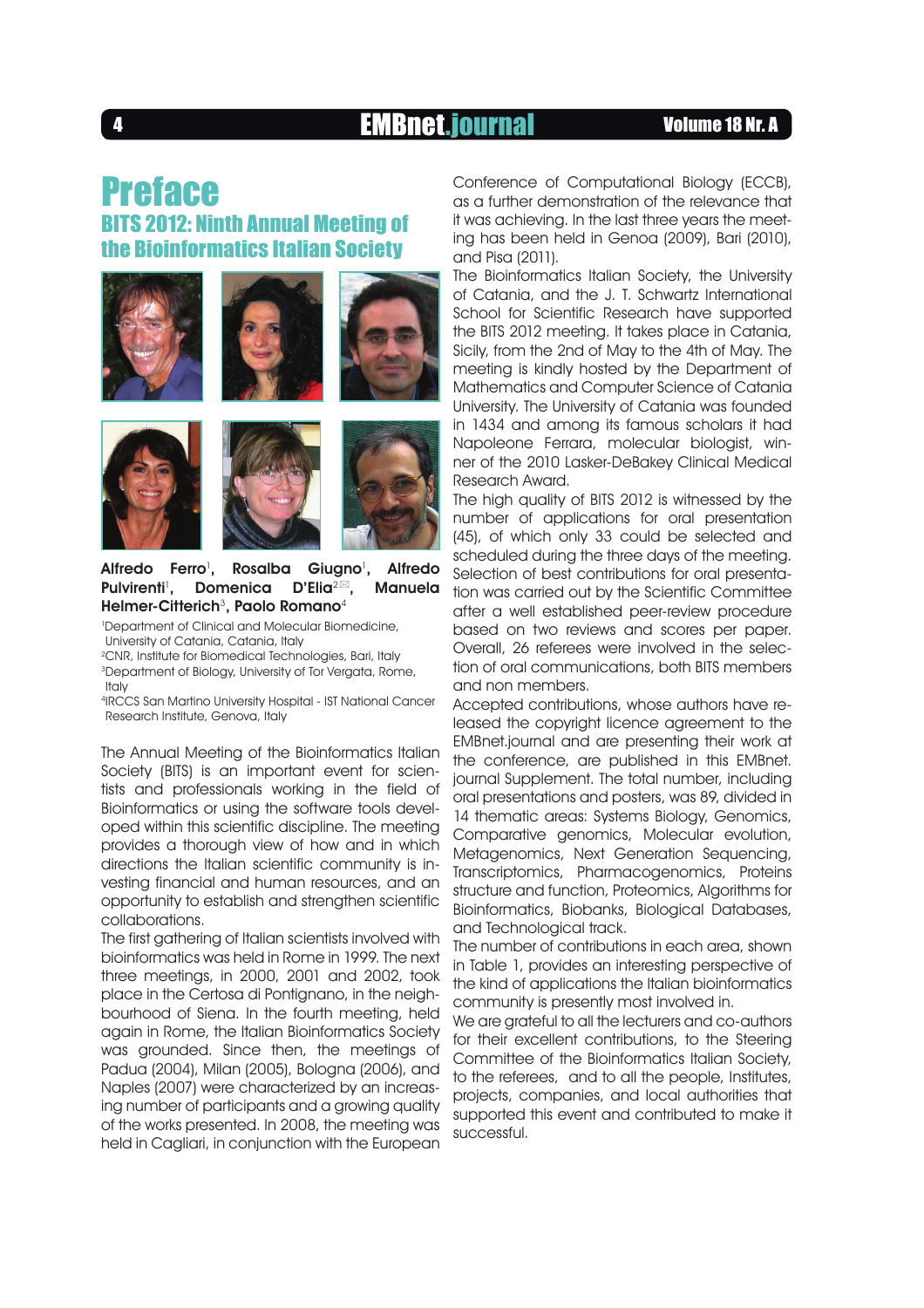## Volume 18.A **EMBnet.journal** 5

note speakers for accepting our invitation to con-<br>QC astigation in a particular setting isotroportion of the BITS 2012 meeting grouped by scientific topic. tribute to the meeting: Prof. Charles E. Lawrence, Brown University (US); Prof. Eugene Myers, HHMI Janelia Farm Research Campus (US) and Max Planck Institute for Cellular Molecular Biology and Genetics (DE); Dr. Ileana Zucchi, CNR-Institute for Biomedical Technologies (IT).

Their outstanding, well recognized scientific value and their participation to the meeting confirm the high respect that the Italian Bioinformatics Society receives from the international scientific community.

Moreover, we are especially grateful to the key- Table 1: number of oral communications and posters pre-OC=oral contribution; PC=poster contribution

| <b>Thematic Areas</b>           | ОC | PC |
|---------------------------------|----|----|
| Systems Biology                 | 6  | 5  |
| Genomics                        | 3  | 3  |
| Comparative genomics            | ∩  | 3  |
| Molecular evolution             |    | 2  |
| Metagenomics                    |    | 1  |
| Next Generation Sequencing      | 5  | 10 |
| Transcriptomics                 | 2  | 4  |
| Pharmacogenomics                |    | Ω  |
| Proteins structure and function |    | 12 |
| Proteomics                      | ∩  | 1  |
| Algorithms for Bioinformatics   | 6  | 7  |
| <b>Biobanks</b>                 |    | Λ  |
| <b>Biological Databases</b>     | 3  |    |
| Technological track             | 3  |    |

# **Speakers**

### Oral presentations

Bicciato S. Calogero R . Calviello L. Canakoglu A. Cangelosi D. Cannataro M. Caselle M. Castrignanò T. Colantoni A. Cordero F. D'Antonio M. Di Domenico T. Ferrarini A. Frasca M. Gaido L.

Gherardini P.F. Liberti S. Mazza T. Micale G. Pappalardo A.M. Pendino V. Pio G. Pohl M. Pozzoli U. Romano C. Rossi E. Sinha S. Stupka E. Valentini G. Vicedomini R.

## Tutorial

Micale G.

### **Keynote Speakers**

Charles E. Lawrence Eugene W. Myers, G. Preparata Lecture Ileana Zucchi, Dulbecco Lecture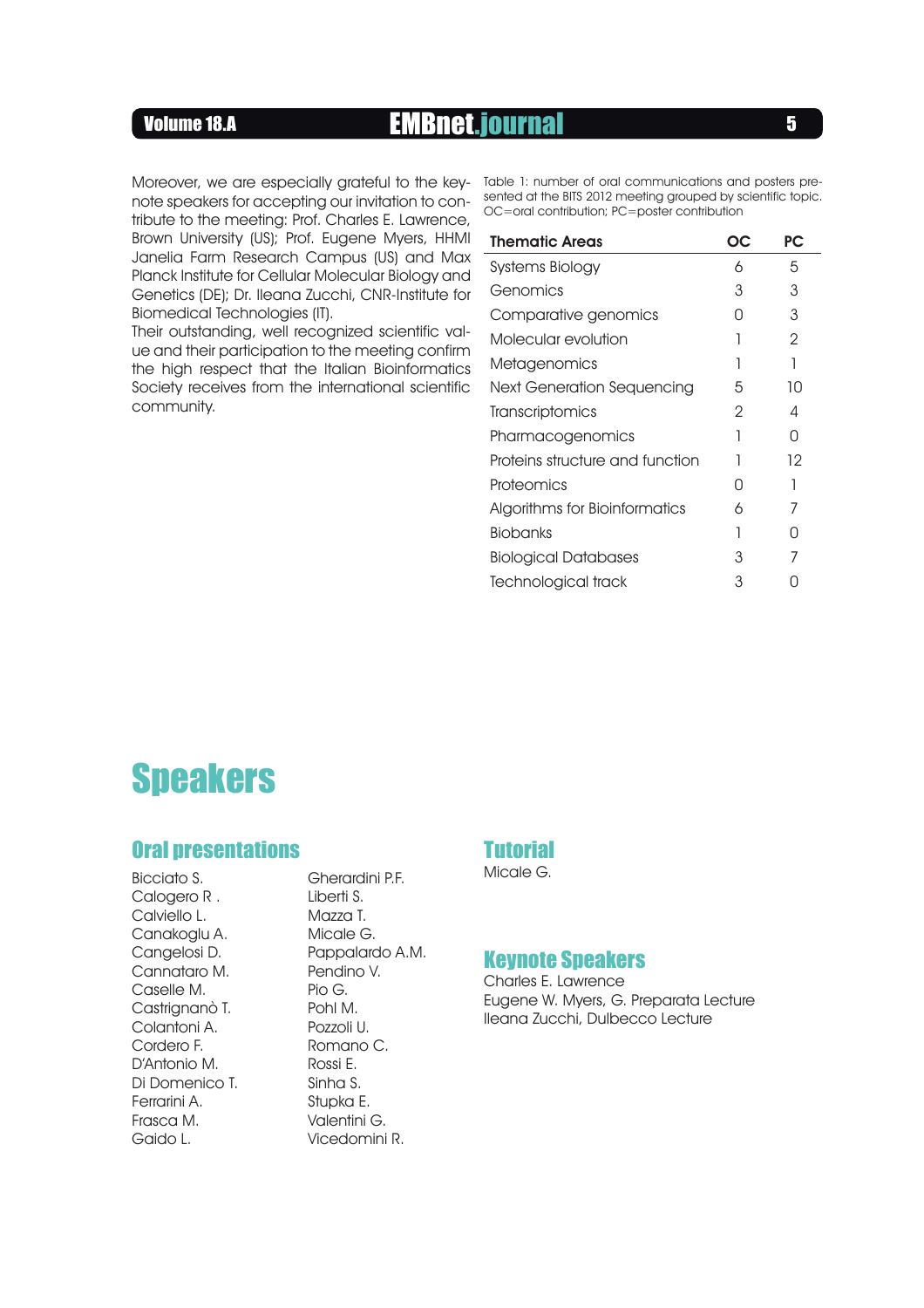## **6** EMBnet.journal Volume 18 Nr. A

# **Editors**

| <b>Domenica</b><br><b>Alfredo</b> | D'Elia<br>Ferro         | CNR - Institute for Biomedical Technologies, Bari (IT)<br>Department of Clinical and Molecular Biomedicine,<br>University of Catania, Catania (IT) |
|-----------------------------------|-------------------------|----------------------------------------------------------------------------------------------------------------------------------------------------|
| Rosalba                           | Giugno                  | Department of Clinical and Molecular Biomedicine,<br>University of Catania, Catania (IT)                                                           |
| Manuela                           | <b>Helmer-Citterich</b> | University of Rome Tor Vergata, Rome (IT)                                                                                                          |
| <b>Alfredo</b>                    | <b>Pulvirenti</b>       | Department of Clinical and Molecular Biomedicine,<br>University of Catania, Catania (IT)                                                           |
| Paolo                             | Romano                  | IRCCS San Martino IST, Genoa (IT)                                                                                                                  |

# Sponsors and Supporters



**Talian Society** 

Bioinformatics Italian Society<sup>1</sup>



Associazione per la Fondazione Preparata



J.T. Schwartz International School for Scientific Research<sup>2</sup>



University of Catania<sup>3</sup>

1 http://www.bioinformatics.it/ 2 http://lipari.dmi.unict.it/

3 http://www.unict.it/